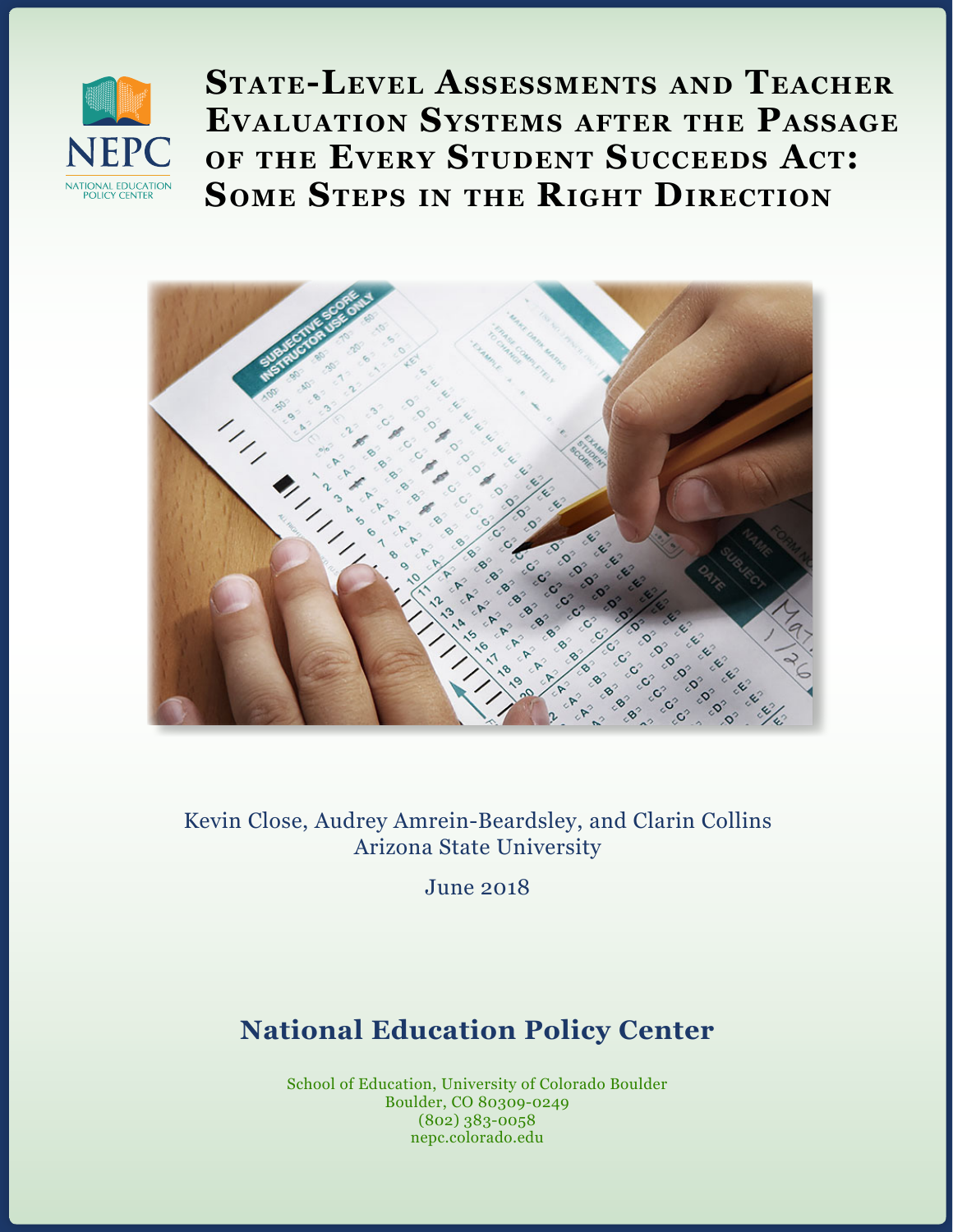## **Acknowledgements**

#### **NEPC Staff**

Kevin Welner Project Director

William Mathis Managing Director

Patricia Hinchey Academic Editor

Alex Molnar Publications Director

**Suggested Citation:** Close, K., Amrein-Beardsley, A., & Collins, C. (2018). *State-Level Assessments and Teacher Evaluation Systems after the Passage of the Every Student Succeeds Act: Some Steps in the Right Direction.* Boulder, CO: National Education Policy Center. Retrieved [date] from [http://nepc.colorado.edu/p](http://nepc.colorado.edu/publication/state-assessment)ublication/state-assessment.

**Funding:** This policy brief was made possible in part by funding from the Great Lakes Center for Educational Research and Practice.



**Peer Review:** *State-Level Assessments and Teacher Evaluation Systems after the Passage of the Every Student Succeeds Act: Some Steps in the Right Direction* was blind peer-reviewed.

This publication is provided free of cost to NEPC's readers, who may make non-commercial use of it as long as NEPC and its author(s) are credited as the source. For inquiries about commercial use, please contact NEPC at [nepc@colorado.edu](mailto:nepc@colorado.edu.).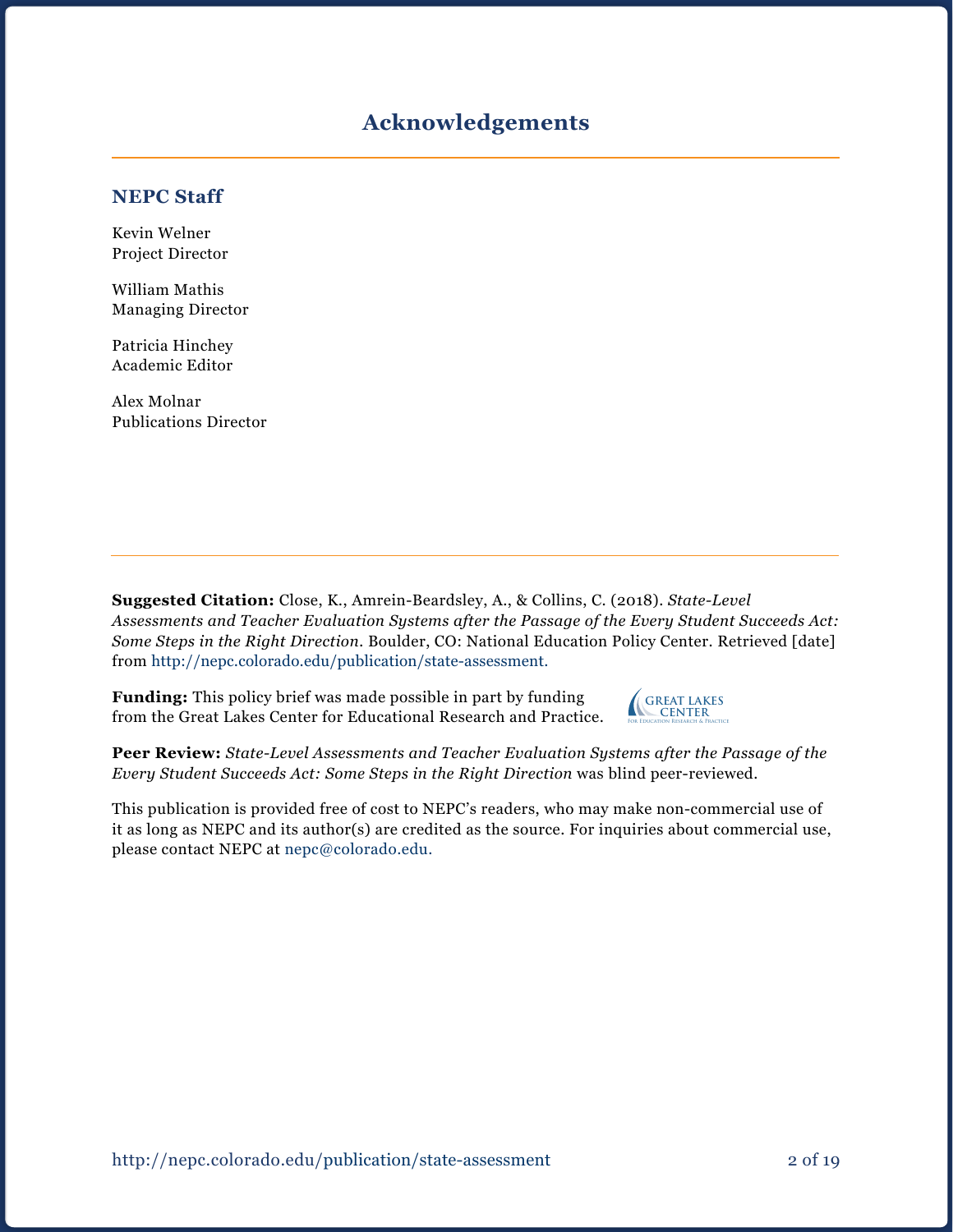

# State-Level Assessments and Teacher Evaluation SYSTEMS AFTER THE PASSAGE OF THE EVERY STUDENT SUCCEEDS ACT: SOME STEPS IN THE RIGHT DIRECTION

Kevin Close, Audrey Amrein-Beardsley, and Clarin Collins Arizona State University

June 2018

## **I. Executive Summary**

Federally mandated standardized testing (i.e., in core subject areas and certain grade levels), as an element of educational accountability, began in 2002 with the No Child Left Behind Act (NCLB). The Act mandated that states, among other requirements, develop or adopt tests in reading and mathematics and administer them annually to students in grades 3-8 and once in high school. These large-scale tests were to serve as a basis for measuring student achievement and to hold schools and districts accountable. Eventually, they also served as a basis for measuring teacher effectiveness, a strategy promoted through the subsequent Race to the Top (RttT) initiative and through requirements for schools seeking waivers from NCLB requirements. In short, large-scale assessments have come to serve as one of the foundations of accountability-based systems and policies not only for districts, schools and students, but for teachers as well.

However, both before and after NCLB and RttT the academic community, policymakers, administrators and teachers noted weaknesses in these policies and systems. Researchers in particular investigated and subsequently questioned the practice of tying high-stakes consequences to scores on such large-scale assessments, especially at the student and teacher levels. As a result of these critiques and other concerns, Congress passed the 2015 Every Student Succeeds Act (ESSA), which reduced federal oversight and gave states more control over their state assessment and accountability systems, weakening the federal influence on teacher evaluation systems promoted in RttT and in waiver requirements.

This brief offers a thematic analysis of state-level assessments in ESSA plans from each state and the District of Columbia. It also includes results of the authors' detailed survey about state teacher evaluation systems. The survey was completed by department of education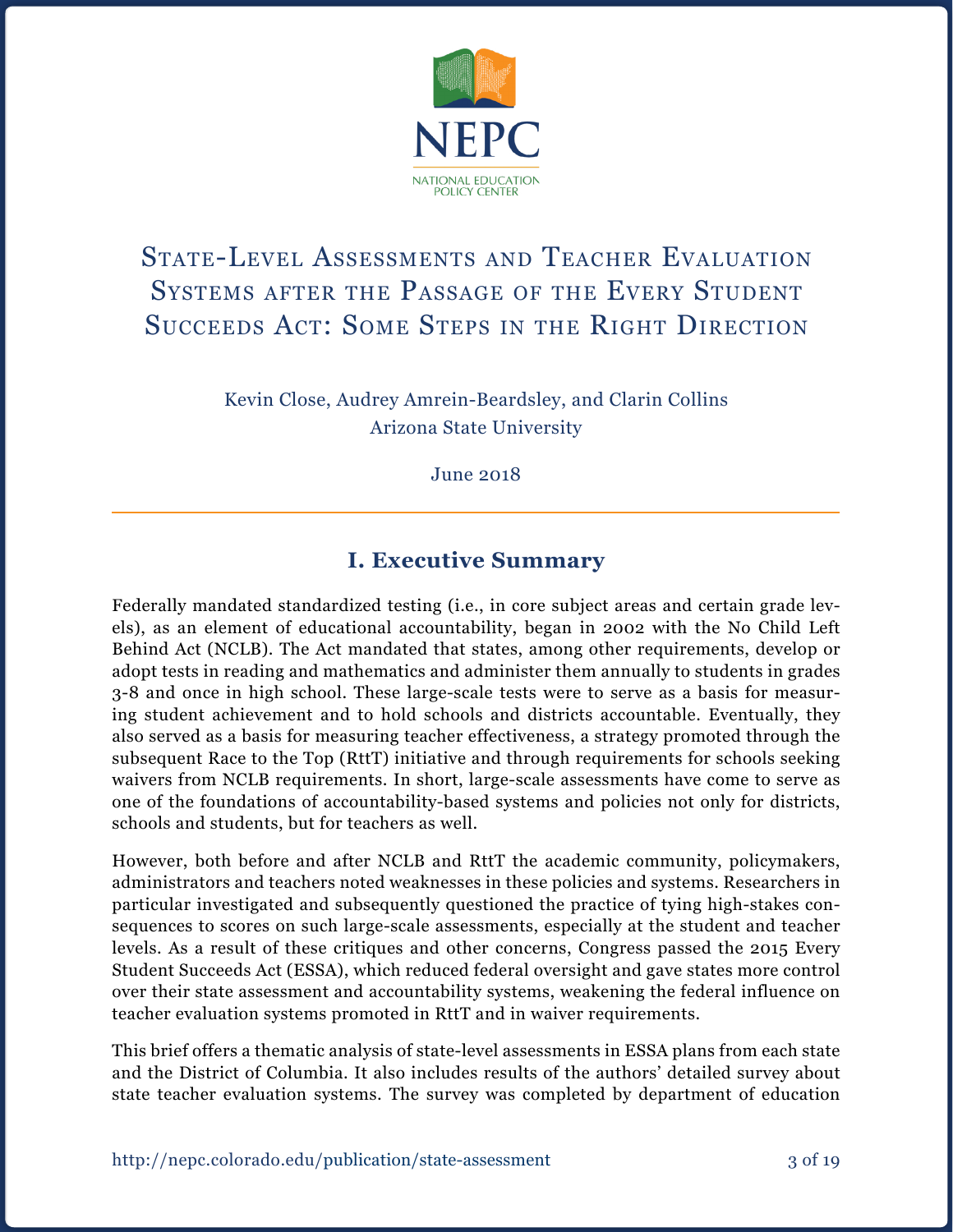personnel from 34 states and the District of Columbia. Analyses of ESSA plans and survey information indicate that, in general, states continue to use the same large-scale student tests in place before ESSA, and they continue to give those test results a role in evaluations of teacher effectiveness. However, greater local control has led to some encouraging signs of change. These include: efforts to redefine student growth as something other than growth in test scores; movement toward multiple assessment tools, including student learning objectives (SLOs); fewer states emphasizing value-added assessments in teacher evaluations; and a move away from high-stakes consequences and toward formative rather than summative assessments.

As a whole, this brief should be read as a "state-of-the-states" report on what has happened to student and teacher evaluation systems since the passage of ESSA.

#### **Recommendations**

Based on findings from the analyses and survey information, it is recommended that state policymakers take the following five steps:

- 1. Take advantage of decreased federal control by formulating revised assessment policies informed by the viewpoints of as many stakeholders as feasible. Such informed revision can help remedy earlier weaknesses, promote effective implementation, stress correct interpretation, and yield formative information.
- 2. Ensure that teacher evaluation systems rely on a balanced system of multiple measures, without disproportionate weight assigned to any one measure.
- 3. Emphasize data useful as formative feedback in state systems, so that specific weaknesses in student learning can be identified, targeted and used to inform teachers' professional development.
- 4. Mandate ongoing research and evaluation of state assessment systems and ensure that adequate resources are provided to support evaluation.
- 5. Set goals for reducing proficiency gaps and outline procedures for developing strategies to effectively reduce gaps once they have been identified. Finding which interventions work best to reduce proficiency gaps will take some experimentation. Have a procedure in place to develop these interventions.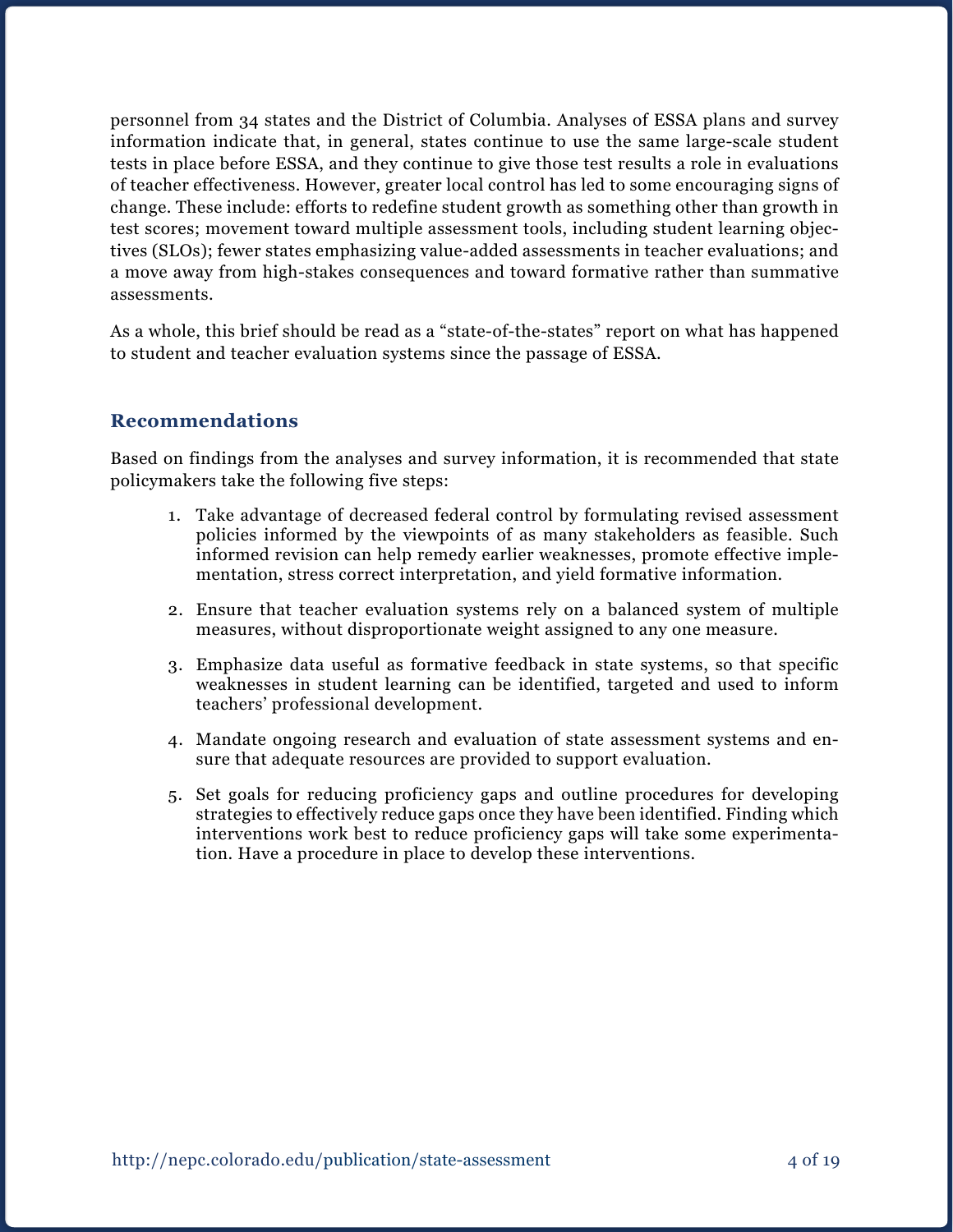

# State-Level Assessments and Teacher Evaluation Systems after the Passage of the Every Student SUCCEEDS ACT: SOME STEPS IN THE RIGHT DIRECTION

Kevin Close, Audrey Amrein-Beardsley, and Clarin Collins Arizona State University

June 2018

## **II. Introduction**

The No Child Left Behind (NCLB) Act of 2002 mandated that states develop or adopt tests to measure student achievement in reading and mathematics, administering them annually in grades 3-8 and once in high school (with science testing to be phased in later). This marked a new era in state-level testing and assessment-based accountability policies and systems. NCLB further required states to develop accountability plans that tracked statewide progress toward the goal of 100% student proficiency for students overall and for designated subgroups. And, schools had to meet goals for adequate yearly progress (AYP) as they worked toward the 100% proficiency goal for students and subgroups. Schools not meeting AYP became subject to state sanctions ranging from having to provide supplemental education services to being restructured.

After student-testing and proficiency goals were established, federal focus shifted from accountability for student performance to accountability for teacher performance. A federal grant competition announced in 2009, Race to the Top (RttT), provided incentives for states to incorporate measures of student achievement and growth into systemic assessments of teacher effectiveness. Additionally, when NCLB was not promptly reauthorized after it expired, in 2012 the Obama administration began offering waivers to states not achieving proficiency goals. To obtain a waiver, states had to adopt certain reforms—including incorporating student achievement into teacher evaluation systems.

Some states measured teacher impact on students' achievement by measuring student growth; that is, they focused on changes in test scores over time. This metric has been called teacher-level growth, or "value-added" models (VAMs). However, using test scores over time and attributing all growth or lack of growth to teachers caused much debate and conflict. Some districts reported difficulty retaining teachers after the implementation of such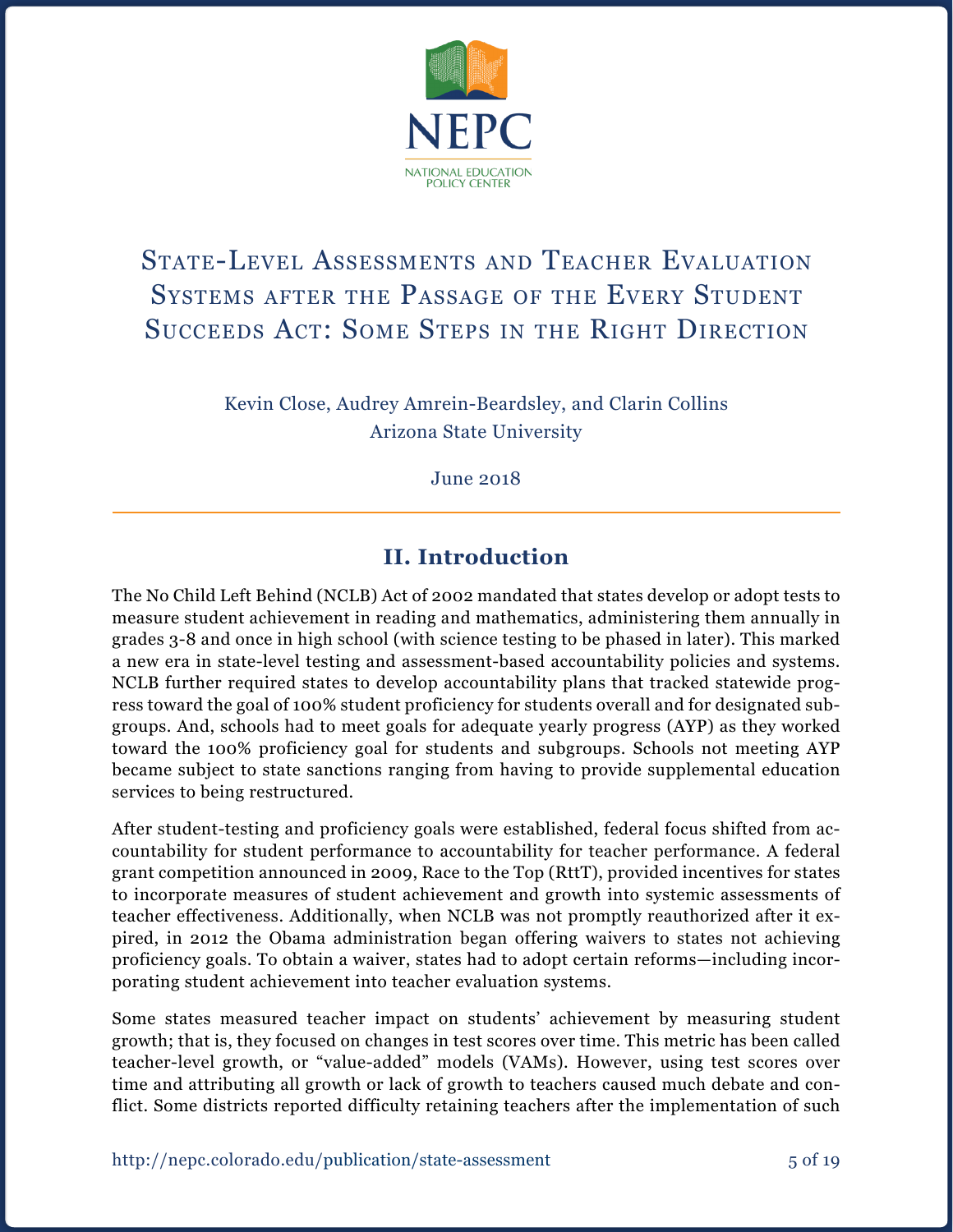strong, teacher- and test score- focused accountability systems. Some teachers, and teacher unions, filed lawsuits challenging such systems, and especially the consequential decisions being made in some states based on such measures. Many in the academic community wrote articles primarily about empirical issues, but also about the same pragmatic issues being noted in the field. In addition, leading educational/professional organizations such as the American Educational Research Association (AERA) and American Statistical Association (ASA) issued official statements about problems with the validity of such measures as well as their subsequent uses. And, some states and districts outright opposed federal policies by rejecting the waivers, refusing to accept dictates about how to evaluate local teachers given their unique demographic, political, or geographical considerations.

On January 1, 2016, then-President Obama signed the Every Student Succeeds Act (ESSA), which reined in some of the strict federal mandates and oversight regarding states' assessment and teacher evaluation systems. ESSA gave states and districts more control over the design and implementation of assessment-based policies and systems, and it also allowed them more leniency in interpreting concepts like "including as a significant factor, data on student growth for all students." In short, ESSA has presented an opportunity for states to change their educator evaluation systems.

Given the number of years and amount of significant financial and human resources that states invested in developing and implementing federally required accountability and teacher evaluation plans, and given known problems stemming from federal mandates, this brief asks to what extent states have taken advantage of new flexibility and revised their assessment and teacher evaluation plans. The answer to that question is based on analyses of current state plans and survey responses from personnel in departments of education. More specifically, sources of data included: a) ESSA plans from every state and the District of Columbia, henceforth called the 51 plans, and b) a 30-minute computer-based survey the research team designed, developed, validated, and then administered to state department of education personnel. The following section addresses the details of the research design.

#### **Methodology**

Over one year, the researchers collected the 51 plans from education department personnel via a survey ( $n = 20$ ) and from the US Department of Education website ( $n = 31$ ). The survey also asked education department personnel to provide detailed information about current teacher evaluation systems, including questions about perceived strength and weaknesses, value-added models, and consequences tied to the evaluation systems. Of the 51 units contacted, department personnel in 34 (**≈**67) responded to the online survey; another three (**≈**6%) answered survey questions via a phone interview. In two cases (**≈**4%), personnel did not answer the survey questions but did refer the researchers to online resources. For the other 12 units (**≈**24%), the researchers filled in missing information using publicly-available ESSA plans or state websites. Department personnel who responded to the survey typically worked as teacher effectiveness directors or coordinators. Occasionally, the directors or coordinators recommended other respondents (leadership consultants or educator effective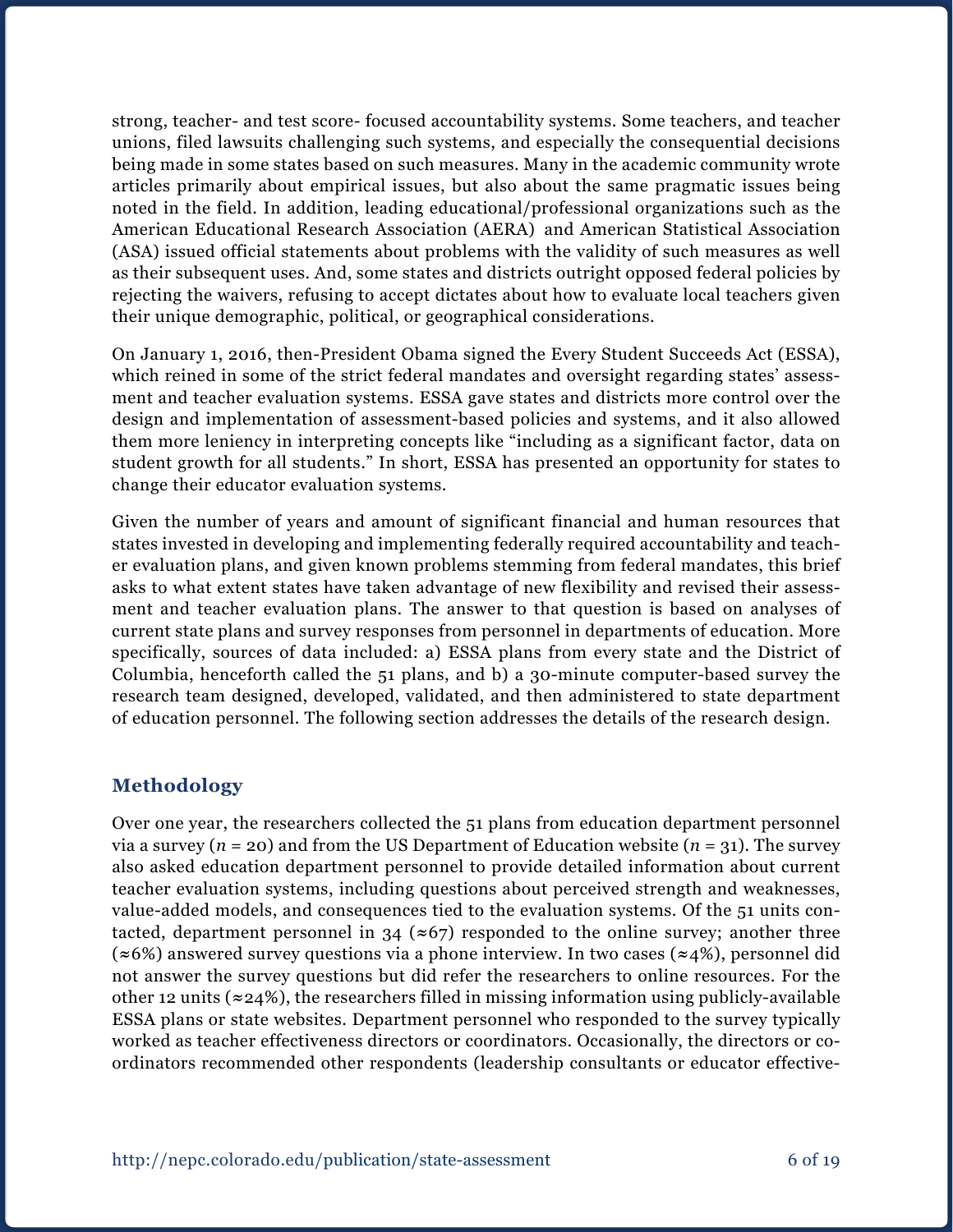ness specialists, for example) they felt could better answer the questions.

Initially, the researchers read each plan focusing only on sections that related to state-level assessments and teacher evaluation systems. Within these sections, researchers first read to become familiar with the data, then generated initial ideas, and subsequently formulated overall themes based on the earlier readings and analyses. That is, the research team systematically looked for trends in state-level assessments within the ESSA plans. For the sake of interpretability and presentation, the researchers also noted exemplary cases for each trend.

Most survey questions yielded straightforward frequency counts (for example, 15 of 51 participants reported that their state encouraged statewide use of growth models or VAMs). For open response questions, the researchers collapsed and quantified responses to note common themes.

As a whole, this brief should be read as a "state-of-the-states" report on what is happening post-ESSA in state-level assessments, with an emphasis on teacher evaluation systems. Though other publications examine ESSA state plans as well, this brief targets state-level assessments and teacher evaluation systems to provide a simple overview. Additionally, this brief provides hypotheses about why some types of teacher evaluation systems may persist, in some cases despite the research evidence against them.

## **III. Review of the Relevant Literature**

As noted, the early 2000s marked a new era in educational accountability policies, with federal policies increasingly promoting state-, district-, school-, teacher-, and student-level test or assessment systems that held educators accountable for student achievement results. This shift constituted a change in the testing landscape, originally characterized by NCLB's mandate for states to devise standards and to use large scale assessments to track student mastery of those standards. The theory of change was that by holding districts, schools, teachers, and students accountable for meeting higher standards, as measured by student performance on such assessments, administrators would supervise America's public schools better, teachers would teach better, and as a result, students would learn and achieve more, particularly in America's lowest performing schools.

However, most researchers now agree that NCLB was, overall, a failed federal policy. Current consensus in this area is that NCLB did not meet its intended effects (100% student mastery of higher standards by 2014). Rather, NCLB caused unintended effects (including artificial inflation of test results, teaching to the test, cheating, and other system gaming techniques), and its unintended effects outweighed the other positive effects noted (an increased focus on measuring and monitoring the gap between marginalized and non-marginalized student populations). It should be noted, however, that not all researchers agree.

Perhaps acknowledging the issues with NCLB, the federal government soon used federal funds again to entice states and districts to move in new directions. Specifically, they were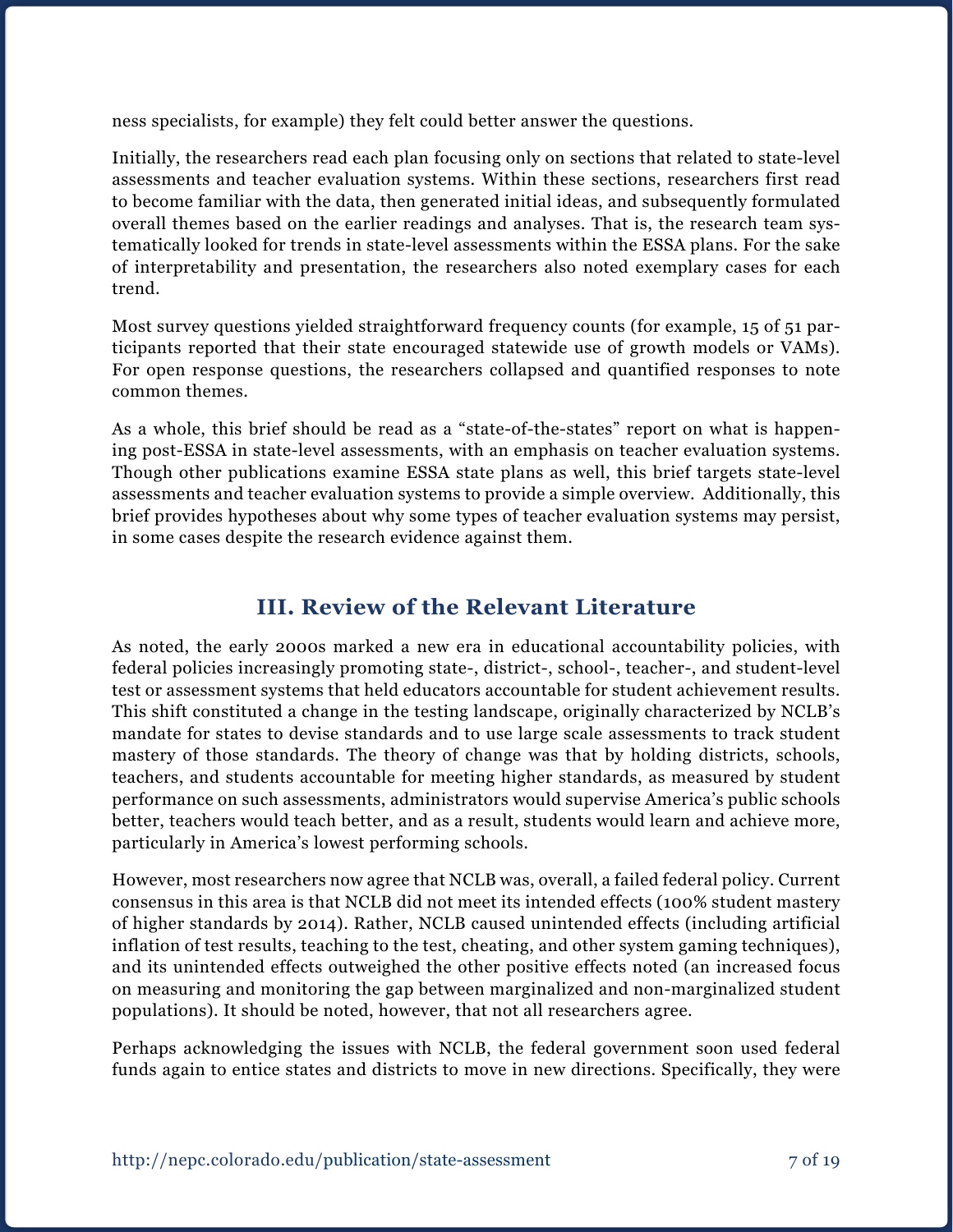encouraged to adopt new and improved tests (those developed by the Partnership for Assessment of Readiness for College and Careers [PARCC] or Smarter Balanced Assessment Consortium [SBAC]) and by using new and improved systems and policies—new practices but based on the same change theory. Test-based calculations of student growth over time using the NCLB-mandated tests (value-added measures, or VAMs) ultimately replaced the adequate yearly progress (AYP) measurements. That is, the federal government began advocating the use of test results not only to measure students' growth in learning over time, but also to measure teachers' causal impacts on that growth. For example, Race to the Top (RttT) was a grant incentive used to move states in those directions.

Soon after RttT was underway, in 2014, 40 states and the District of Columbia (80% of the 51 units reviewed in this brief) were using, piloting, or developing some type of growth model or VAM, as incentivized by the federal government. The tests required under NCLB were being used across the VAMs in place at the time as a base for measuring teacher-level value-added. The most common open-source VAM model was student growth percentiles (SGP), with multiple states adopting or endorsing it (Arizona, Colorado, Georgia, Massachusetts, Washington); the most common proprietary model was the Education Value-Added Assessment System (EVAAS), with five states adopting it (North Carolina, Ohio, Pennsylvania, South Carolina, and Tennessee). The most common high-stakes consequences being attached to VAM results involved teacher tenure, termination, and compensation (merit pay, for example).

While the teacher evaluation systems being adopted and implemented at this time included multiple other indicators or measures of effectiveness (for example, classroom observations of teachers), the primary focus across states was on an objective, assessment-based component to "meaningfully differentiate [teacher] performance…including as a significant factor, data on student growth [in achievement over time] for all students." This strategy was written into federal policy and widely implemented, although some states (Florida, Louisiana, Nevada, New Mexico, New York, Tennessee, Texas) weighted student growth much more heavily in their systems than other states did (California, Connecticut, Vermont, Washington, Wisconsin). Because of NCLB requirements, the achievement tests needed to provide a base for VAM systems were already being paid for and in place or being developed (PARCC and SBAC).

In the simplest of terms, statisticians use growth models or VAMs to measure the predicted and then actual "value" a teacher adds to student achievement on such tests from year to year. Modelers typically do this by predicting and then measuring student growth over time on large-scale assessments, controlling statistically for confounding variables such as students' prior test scores and other student' and school-level variables, and then aggregating growth at the teacher-level. Controls vary by model. What many promoting such assessment-based systems are still quick to forget, or dismiss, is that there is very little empirical evidence to support attaching high-stakes consequences to resulting measures of teacher effectiveness.

In addition, what was becoming increasingly evident by the time that ESSA was passed, yet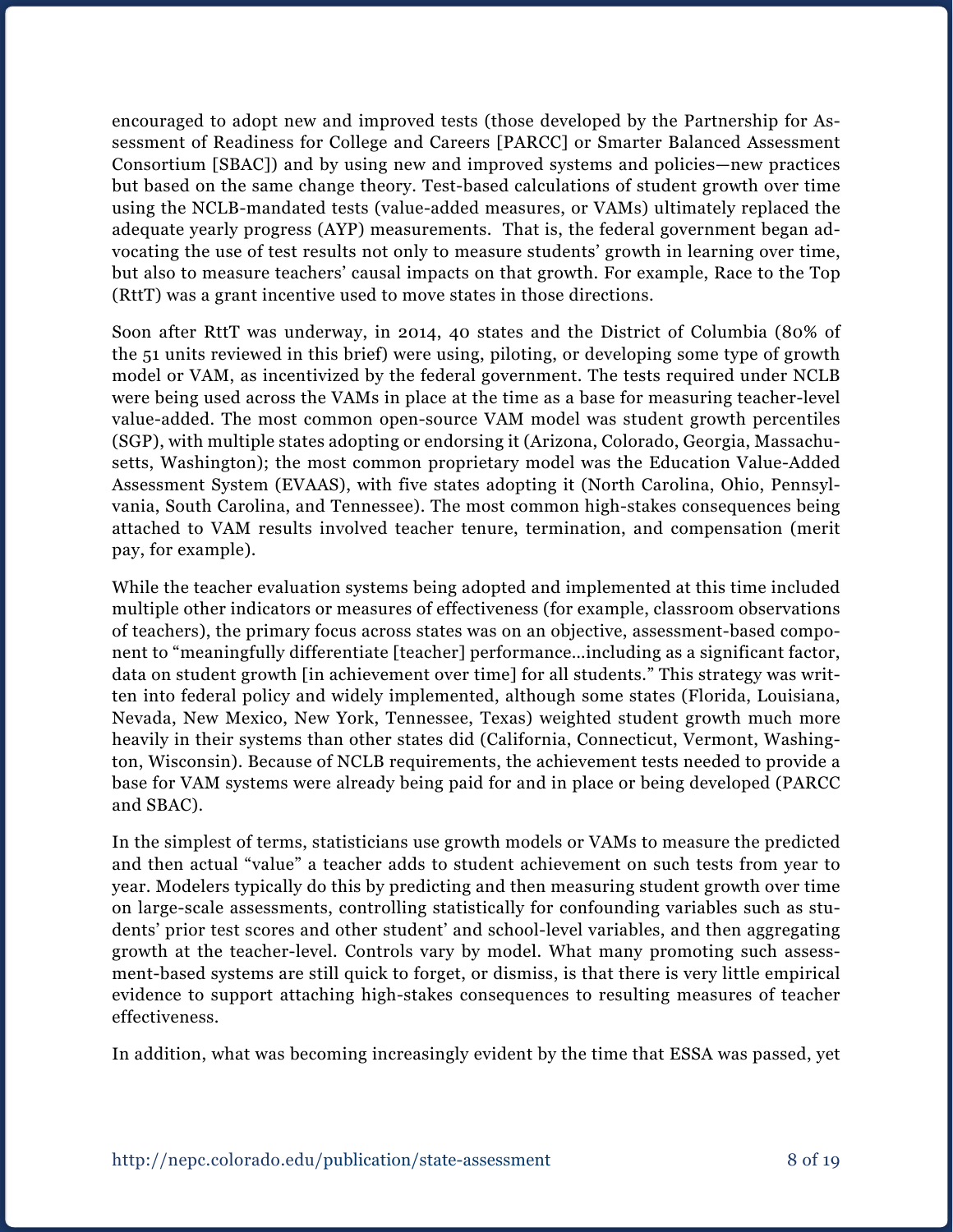also simultaneously increasingly marginalized in educational policy, was that VAM models are notoriously (1) unreliable (for example, a teacher classified as adding value has a 25-50% chance to be classified as subtracting value the following year); (2) invalid (that is, very limited evidence that teachers who post high growth or value-added scores are effective using at least one other correlated criterion); (3) nontransparent (teachers and administrators often do not understand the models being used to evaluate them); (4) unfair (only teachers of mathematics and language arts with pre- and post-test data are being held accountable using these systems); and (5), fraught with measurement errors (for example, inordinate amounts of missing data, variables that cannot be controlled, variance caused by the nonrandom placement of students into classrooms, issues caused by non-traditional and non-insular classrooms). Moreover, they were being used inappropriately to make consequential decisions (including teacher-level professional development, promotion, probation, tenure, merit pay, termination), especially in some states where high-stakes consequences resulted in court challenges to the state systems (Florida, Louisiana, Nevada, New Mexico, New York, Tennessee, and Texas), and their unintended consequences were often going unrecognized. As best summarized by Moore Johnson (2015), unintended consequences included, but were not limited to: (1) teachers being more likely to "literally or figuratively 'close their classroom door' and revert to working alone…[which]…affect[s] current collaboration and shared responsibility for school improvement" (p. 120); (2) teachers being "[driven]…away from the schools that need them most and, in the extreme, causing them to leave [or to not (re)enter] the profession" (p. 121); and (3) teachers avoiding teaching high-needs students who might be more likely to hinder their value-added results, "seek[ing] safer [grade level, subject area, classroom, or school] assignments, where they can avoid the risk of low VAMS scores" (p. 120), a situation leaving "some of the most challenging teaching assignments… difficult to fill and likely…subject to repeated [teacher] turnover" (p. 120).

What is also becoming more evident in the recent literature is that the observational systems used for summative evaluation, a common part of contemporary teacher evaluation systems, are now confronting their own sets of empirical issues. Such issues include, importantly, how output from observational systems might also be biased by such factors as the type of student a teacher works with, the teacher's gender, and the like. The same sorts of potential bias seem to hold true with student surveys, whether used to evaluate teachers in Pre-K or higher education.

The new freedom that ESSA affords means that states could be moving away from such high-stakes and assessment-based accountability models. This brief aims to uncover whether states are actually taking advantage of the most recent, more flexible policy and moving in new directions, away from such models.

## **IV. Recent Developments and Analysis**

NCLB imposed statewide accountability systems including AYP, and RttT provided incentives for states to track students' achievement longitudinally and to adopt common academic standards allowing for cross-state comparisons. For many states, this meant joining large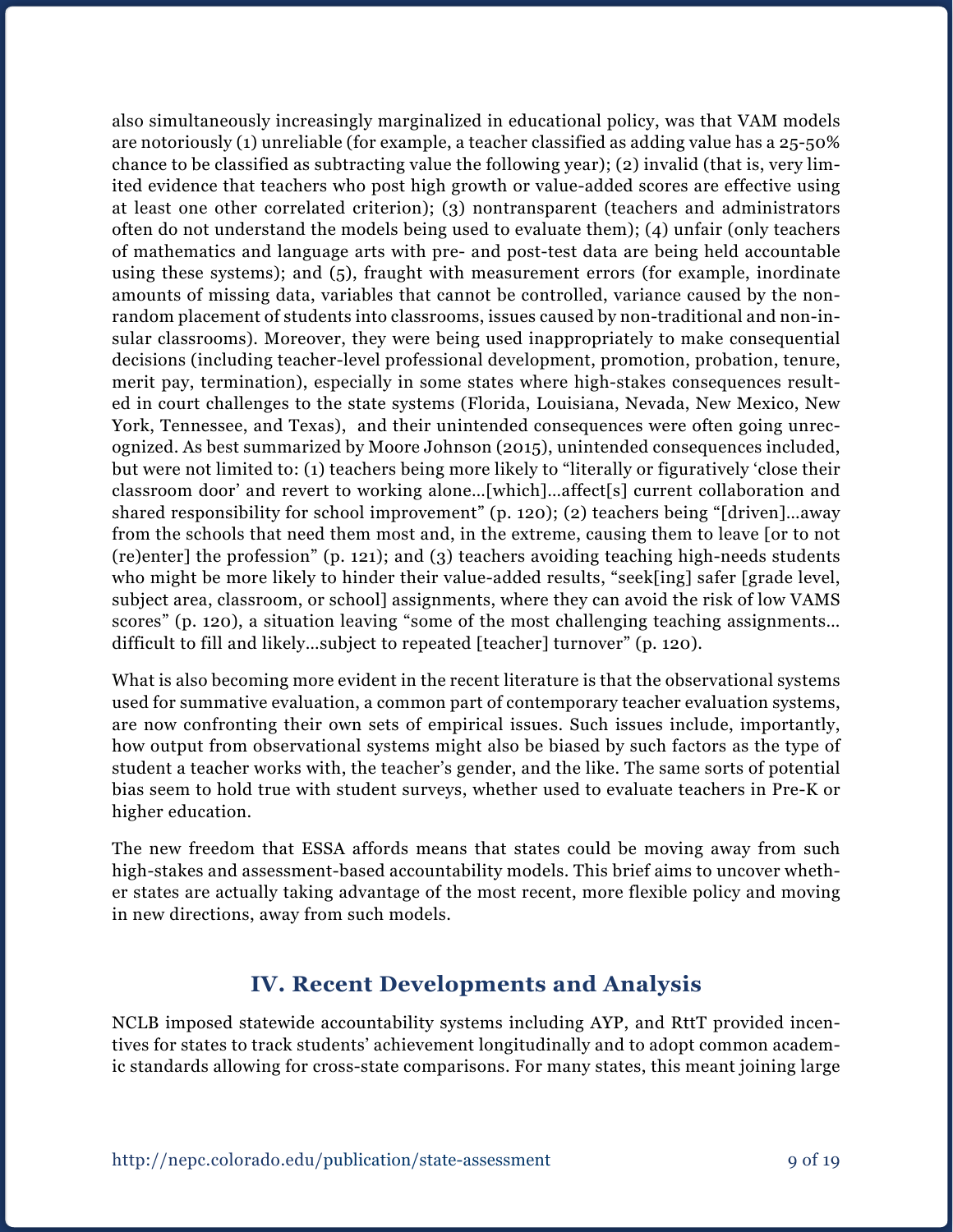state consortiums and sharing standards and tests. However, ESSA allows each state to set its own goals within the federal framework, an opportunity not allowed before. While the federal framework still requires measurements of AYP for subgroups, states select intervention plans for a subgroup failing to meet progress goals.

The distinction may seem small, but personnel in departments of education responding to our survey reported that they allowed greater control for stakeholders (that is, less top-down department of education control) by including more stakeholders in the process of developing state-level assessment plans. Though ESSA requires states to include stakeholders in the process, the survey results provide some insight into how that requirement is translating to practice. Under the earlier and arguably more heavy-handed policies and incentives of NCLB and RttT, such stakeholder meetings would have been more difficult. Department personnel personal reported that ESSA has allowed for the creation of more focused evaluation systems that better reflect the desires of stakeholders, moving away from what were sometimes termed two-headed systems: one that appeased federal requirements and one that reflected the desires of the state (and sometimes its stakeholders). No longer hamstrung by NCLB and RttT mandates and incentives, states are, at minimum, showing some encouraging signs of change.

#### **State-Level Assessment Trends**

There are three trends of note in some states' assessment trends.

#### *Trend 1: Little to no change regarding the quantitative assessments used to assess student proficiency—yet.*

ESSA still mandates achievement tests for grades 3-8 and an achievement test at least once in high school. Although ESSA also calls for broader measures of student performance, including at least one non-cognitive measure, state-level assessment systems still tend to heavily rely on the earlier tests already in place. These include state-specific tests (for example, California's Construction and Skilled Trades, or CAST, tests aligned with Next Generation Science Standards) as well as well-established nationwide tests (for example, Arkansas uses ACT Aspire for grades 3-10, and New Jersey uses PARCC tests to meet federal testing requirements).

States in the process of including such other types of proficiency as post-secondary readiness in their assessment systems often have ESSA plans that lack good descriptions or that simply are not yet fully developed. For example, Iowa expressly plans to measure post-secondary readiness, but its plans also include convening a workgroup to figure out just how to measure it.

*Trend 2: State-level assessments of school success exhibit new indicators that go*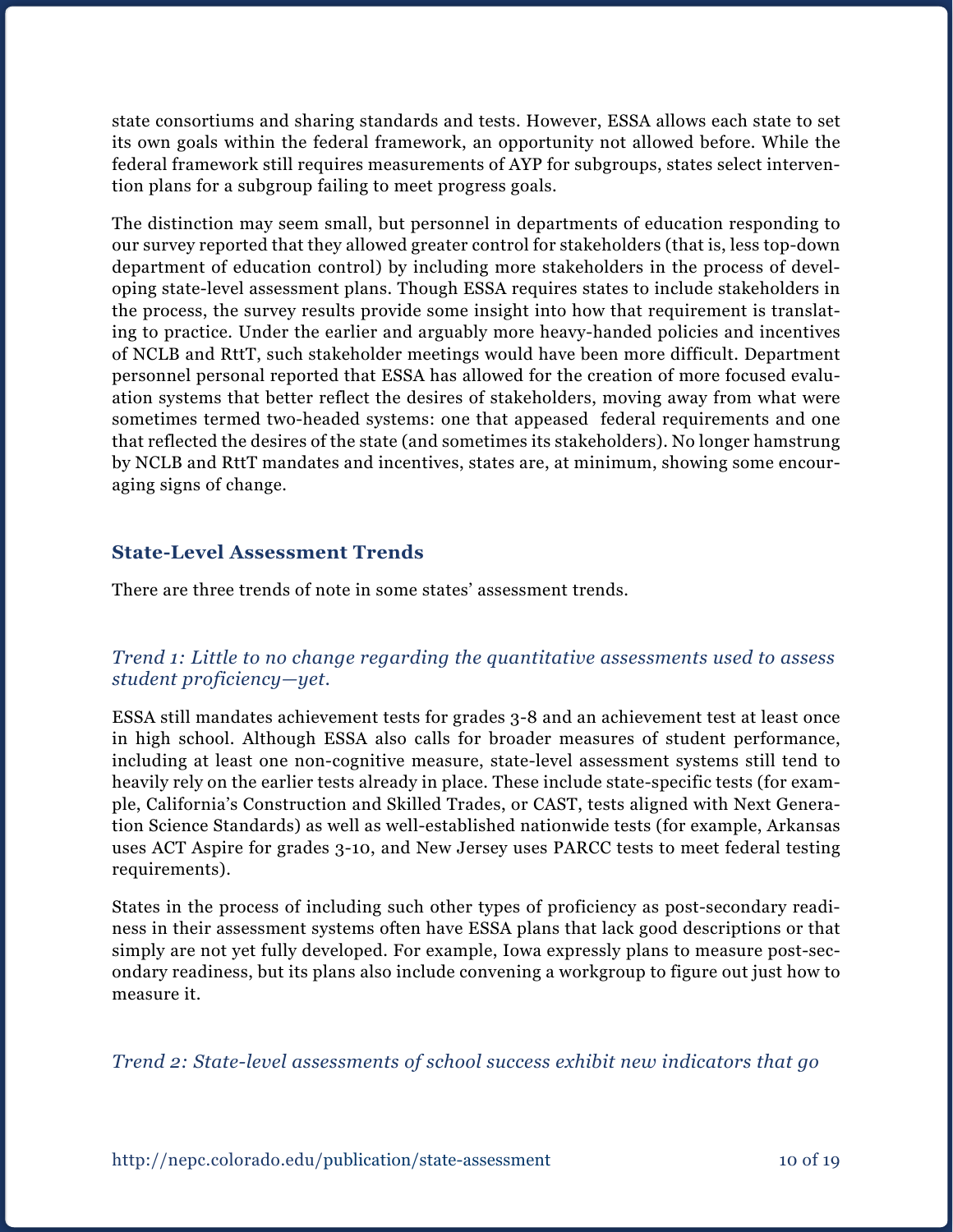#### *beyond subject matter/academic test scores, although some states are still grading schools using A-F letter systems.*

Despite changes to lessen federal requirements and allow greater state control, current systems of school-level assessment still reflect ideas from past federal mandates. For example, 44 states and the District of Columbia (**≈**88%, 45/51) still give schools some sort of overall score as a summative, accountability-based evaluation. Though states have not been required to report such summative scores, they have tended to do so because they were required to report school scores publicly. Fourteen of these states (**≈**27%, 14/51) still give A-F grades, and another 12 (**≈**24%, 12/51) give summative scores that include comparable performance categories. For example, Iowa still presents a school-level report card, but instead of receiving A-F, schools receive one of the following ratings: Exceptional, High-Performing, Commendable, Acceptable, Needs Improvement, and Priority. The other 19 states (**≈**37%, 19/51) give a summative rating based on an index score (often 1-100), a tier system, or a star system. Massachusettes, for example, according to their ESSA state plans, has six tiers of schools; Alaska rates schools on a 100-point index scale; and Nevada gives schools a rating from one to five stars.

Only six states (California, Idaho, Oregon, North Dakota, Pennsylvania, and Virginia)  $(z12\%, 6/51)$ , on the other hand, opted to give no assigned performance category to schools, providing instead a menu of information meant to reflect multiple measures in addition to student achievement. Pennsylvania, for example, opted to present information on chronic absenteeism, student growth, and access to well-rounded and advanced courses, among other measures. In fact, chronic absenteeism and college readiness dominate as major factors in school-level accountability, with at least 35 states mentioning at least one of the two factors. While measures such as chronic absenteeism and college readiness were collected before the passage of ESSA, and therefore collecting these measures does not appear to be a major change, it is notable that states have been making a more holistic view of school performance more readily available.

#### *Trend 3: Using proficiency scores to advance equity is a key narrative, but targets and timelines vary.*

The ESSA-based requirement that states still report subgroup scores guided many states to focus on subgroup achievement gaps. Like NCLB, ESSA requires that states include historically underserved subgroups in accountability measurements and decisions, and that they also ensure intervention if certain groups are performing poorly. Differences appear in how states are setting their proficiency goals, how they are establishing their subgroups, and how they are intervening when a subgroup fails to reach proficiency goals. Whereas NCLB proficiency goals were mandated by the federal government, ESSA proficiency goals can be decided by the states. For example, Kansas set a goal of 75% proficiency for all students by 2029-2030. Georgia set a goal of improving proficiency rates by 3% per year for an extended period of time. As is evident from these examples, timing and percentages differ.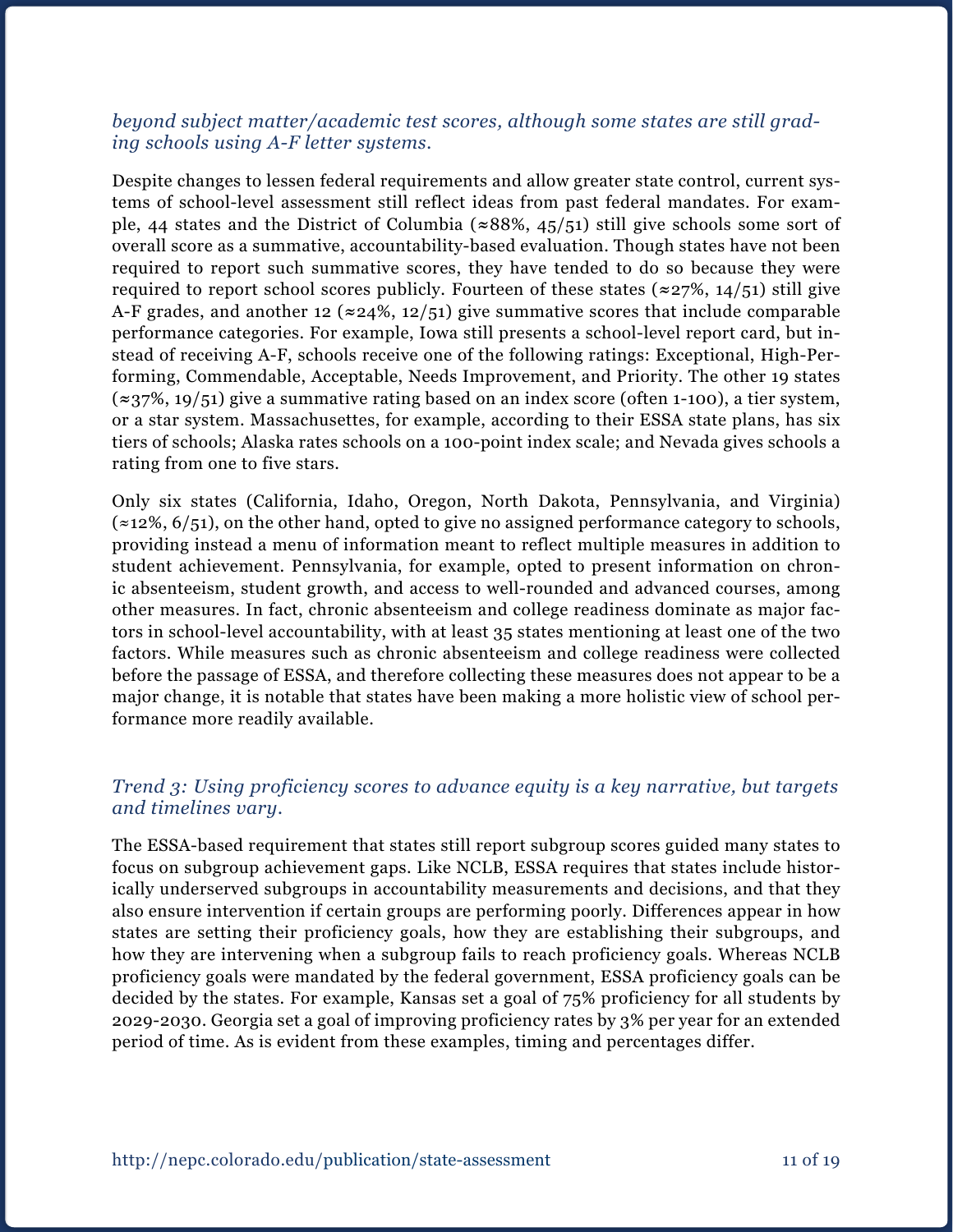In terms of subgroups, ESSA actually tightens control, requiring historically underserved subgroups including racial minorities, English-language learners, those in poverty, and those in special education. Some states over time began to combine subgroups into super subgroups. ESSA counteracts that movement. Most states have a clear plan for which groups to measure, again using large-scale standardized assessments.

Most states also have a plan for how to compare group-level proficiency on those tests to make gaps in proficiency evident. However, state plans do not explicitly address how states might go about reducing proficiency gaps that may continue to persist. Again, under ESSA, states decide their own intervention plans, provided they are evidence-based, to reduce proficiency gaps. However, state ESSA plans reveal that many states do not have clear interventions in place.

### **Teacher Evaluation Trends**

While policymakers, academics, and others may continue to tout ESSA as an ambitious opportunity to reform states' teacher evaluation systems, it seems that most of states have not made substantive changes to policies of the recent past. Some states (Louisiana, Delaware, Florida) are keeping the same teacher evaluation systems in place—perhaps, as noted above, understandably, given the human and monetary resources and monetary already invested in formerly mandated designs. Other states (Texas, Maine), however, are now allowing local education authorities to select from menus or curated lists of recommended teacher evaluation models or measurement components (for example, VAM-based systems, observational rubrics, survey instruments)—all of which also include the teacher evaluation models already in place. The result seems to be that across the board, states are requiring, endorsing, or recommending teacher evaluation systems that are the same or slightly different versions of the previously required systems.

Despite no large shift in direction, there are three trends of note evident in some states' most recent teacher evaluation plans.

#### *Trend 1: The role of growth models or VAMs for teacher evaluation purposes is slowly changing.*

The number of states using statewide VAMs has decreased from 42% to 30% since 2014.

As shown in Figure 1, currently 15 states explicitly impose or encourage statewide use of growth models or VAMs (**≈**30%, 15/51), 21 states explicitly do not use or encourage statewide use of growth models or VAMs (**≈**42%, 21/51), and 15 states and the District of Columbia (**≈**30%, 15/51) report the use of "other" approaches when asked if they encourage statewide use of growth models or VAMs. "Other" in this case often means that the states truly offer local control by allowing alternative student growth measurements; alternatives might include VAM but without state encouraging or prescribing a specific VAM model. For example,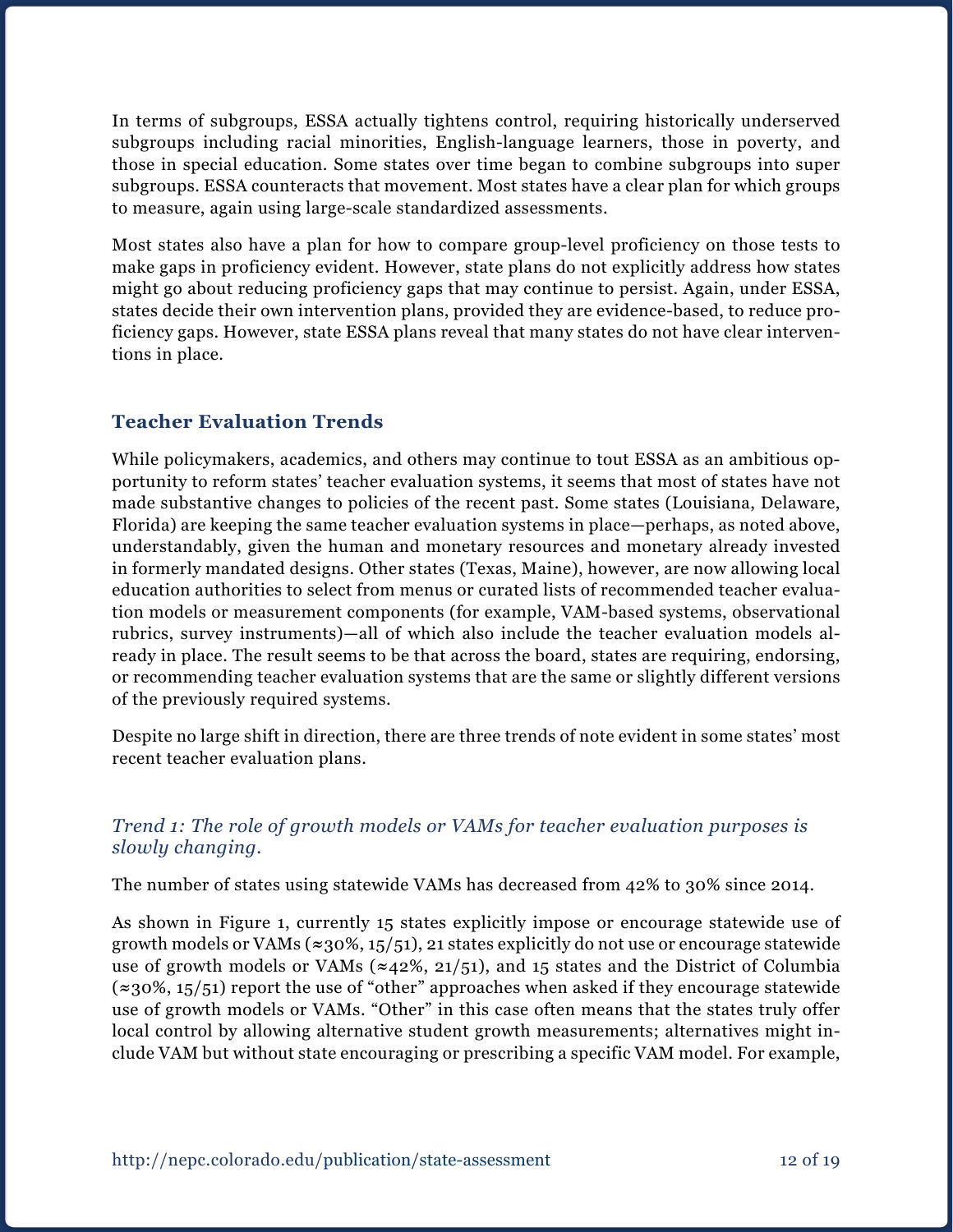Texas falls in the "other" category in that it now emphasizes local control and allows student growth to be measured in one of four ways: 1) student learning objectives (SLOs), 2) portfolios, 3) district-level pre- and post-tests, and 4) VAMs for teachers in state-tested subjects.

ESSA also allows more leniency in how states define student growth. Whereas student growth formerly meant the growth in a student test score over time, aggregated at the teacher level to indicate teachers' impacts over time, the definition of growth under ESSA is much more open to interpretation. Some states simply redefined it. For example, while Connecticut still requires 45% of the teacher evaluation system to be based on student growth indicators, it recently prohibited student growth as measure by the state test from being used in the final summative teacher evaluation. Instead, student growth is measured through a combination of standardized measures (for example, test scores from AP-exams, the SAT-9, the DRA, or others) and non-standardized measures (such as portfolios of student work, performance rated against a rubric). Though not an extreme departure from the previous common definition as growth in a student test score over time, Connecticut's new definition of student growth allows room for non-test-related measures.

Even states that explicitly impose or encourage statewide use of VAMs most often offer such models as off-the-shelf options for local districts lacking the resources or interest to develop their own models. States like Maine, for example, certainly encourage a VAM (again, see Figure 1), but they offer two growth models from which local districts can choose. Both Maine models consider student growth an important aspect for measuring educator effectiveness, but one model uses a VAM while the other employs student learning objectives (SLOs) as measurement tools. SLOs were common before ESSA, but usually as part of a teacher evaluation system that included VAM output as well. In Maine's case, SLOs are effectively replacing VAMs. The trend here is states allowing local control, but also providing ready-made models for districts that do not have resources to create their own models.



*Figure 1*. States that use growth models or VAMs as part of their teacher evaluation systems. "Yes" indicates that the state uses or encourages statewide use of growth models or VAMs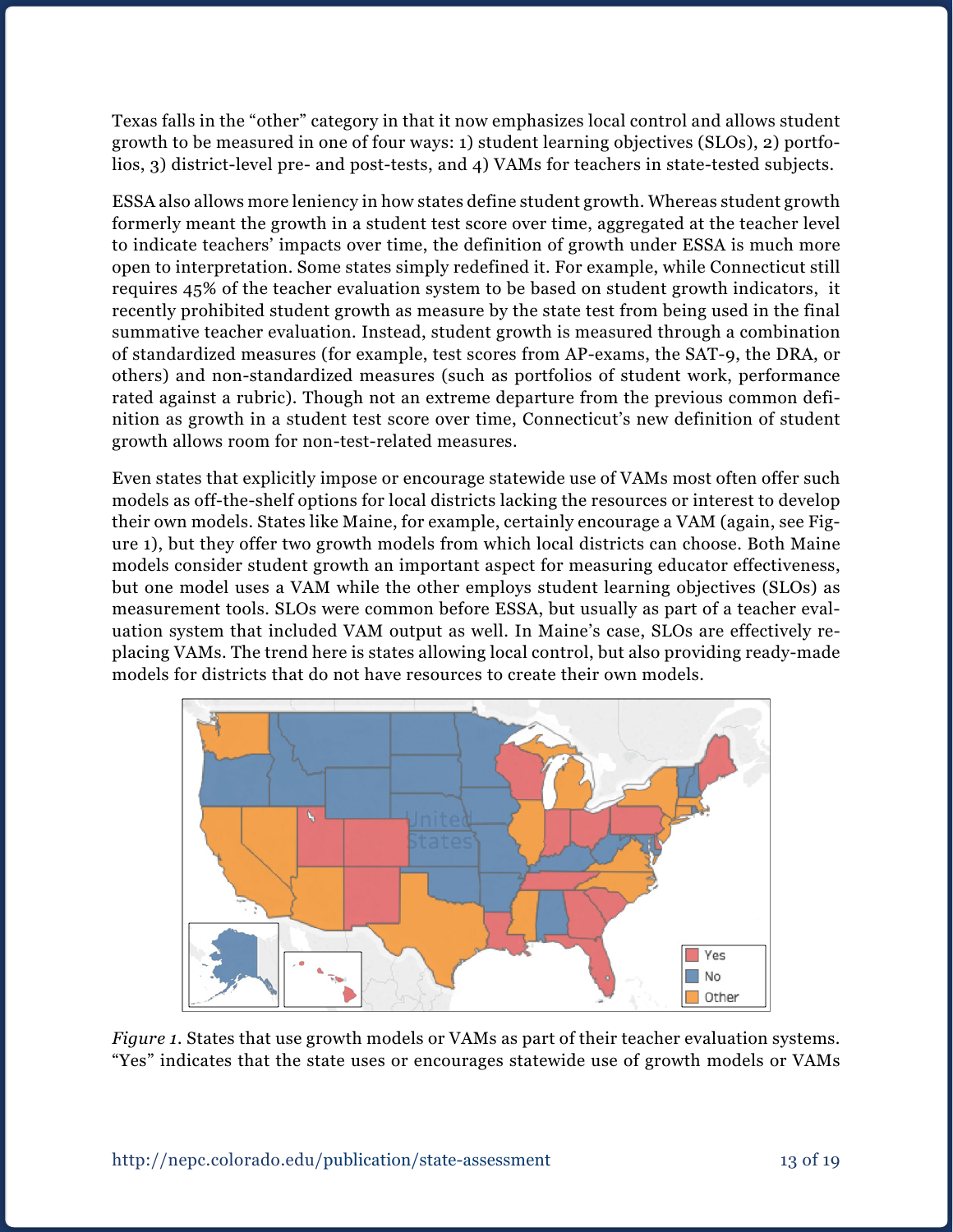(SLOs are not included in this definition of student growth model). "No" indicates the opposite. "Other" answers included some states which use student tests to drive professional development, but not as a factor in evaluation, as well as many states that allow local control without actively encouraging a growth model or VAM.

Other states have retained their former VAMs, but now intend to use them in novel ways. For example, North Carolina uses and reports scores from the EVAAS, a popular VAM, but the state now intends to use EVAAS results to drive professional development, not as a teacher evaluation measure upon which high-stakes consequences or decisions might rest.

While growth models and VAMs are on the decline, they are still prevalent among local districts and state recommended or endorsed teacher evaluation models.

#### *Trend 2: State-level control means more freedom, but implementation challenges as well.*

Because ESSA loosened federal control of teacher evaluation, many states no longer have a one-size-fits-all teacher evaluation system. As a result, many current ESSA plans read like guidelines, not rules, deferring to local districts to make more choices about models, implementation, execution, and the like. The firmness of such guidelines, however, also varies widely. California's system, for example, is on one end of the extreme, offering what seems to be the most liberty and freedom to local education authorities, with the state department of education website also yielding a list of helpful resources. Maine, on the other hand, provides a choice of five approved systems from which to select, with all systems including student learning and growth as part of their summative evaluation for teacher evaluation purposes.

One common concern evidenced was the implementation challenges associated with offering or supporting so many different types of teacher evaluation systems within one state. Policymakers noted concerns that those implementing the systems (for example, conducting teacher observations or interpreting assessment data) would not have adequate training. Hence, no matter what elements any states required or recommended, or what measures more open teacher evaluation system might contain, implementation is a paramount concern.

#### *Trend 3: ESSA plans contain more language about supporting teachers by emphasizing formative teacher feedback and de-emphasizing system-level summative evaluations with high stakes consequences.*

The rhetoric surrounding teacher evaluation has changed: language about holding teachers accountable for their value-added effects, or lack thereof, is less evident in post-ESSA plans. Rather, new plans make note of providing data to teachers as a means of inciting improvement, essentially shifting the purpose of the evaluation system away from summative and toward formative usefulness. Specifically, 31 out of 51 states and the District of Columbia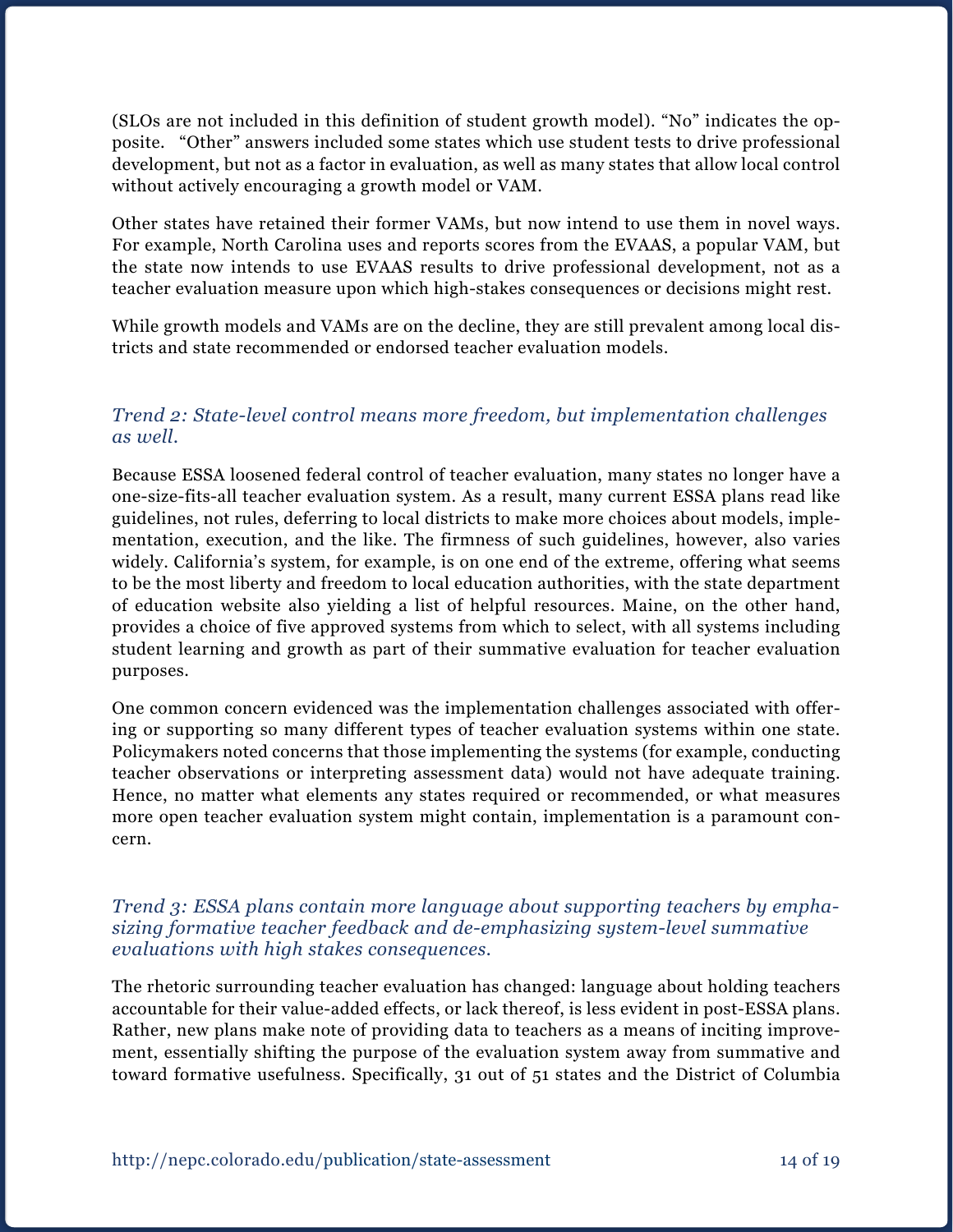(≈61%) cite formative use of data as a part of their evaluation systems. Hawaii's ESSA state plan, for example, states that "formative instructional practices and data teams to foster collaboration among teachers" are priority areas.

Additionally, via the survey, 12 of the 36 ( $\approx$ 33%) state department personnel who answered an open question about the strengths of their teacher evaluation system mentioned formative feedback as a strength. Consequently, unless explicitly stated otherwise, the language of states' post-ESSA plans implies that the teacher evaluation systems are meant not to justify teacher tenure or termination decisions but to provide feedback to teachers. The use of multiple measures (such as observation data, survey data, test score data, and self-assessment data) seems a means of ultimately helping teachers improve their pedagogy and practice.

## **V. Recommendations**

This brief should not be read as a specific direction for creating any assessment or teacher evaluation system, but rather as a showcase of states' new (or not-so-new) ideas, post-ES-SA—a state-of-the-states report.

Though each state is unique, and each state faces unique issues related to state-level assessments and teacher evaluation systems, researchers' analyses of the ESSA plans of all 50 states and the District of Columbia reveal some interesting and noteworthy trends. These, in turn, lead to the recommendations below.

### **Recommendations**

Based on findings from the analyses and survey information, it is recommended that state policymakers:

- 1. Take advantage of decreased federal control by formulating revised assessment policies informed by the viewpoints of as many stakeholders as feasible. Such informed revision can help remedy earlier weaknesses, promote effective implementation, stress correct interpretation, and yield formative information.
- 2. Ensure that teacher evaluation systems rely on a balanced system of multiple measures, without disproportionate weight assigned to any one measure.
- 3. Emphasize data useful as formative feedback in state systems, so that specific weaknesses in student learning can be identified, targeted and used to inform teachers' professional development.
- 4. Mandate ongoing research and evaluation of state assessment systems and ensure that adequate resources are provided to support evaluation.
- 5. Set goals for reducing proficiency gaps and outline procedures for developing strategies to effectively reduce gaps once they have been identified. Finding which interventions work best to reduce proficiency gaps will take some experimentation. Have a procedure in place to develop these interventions.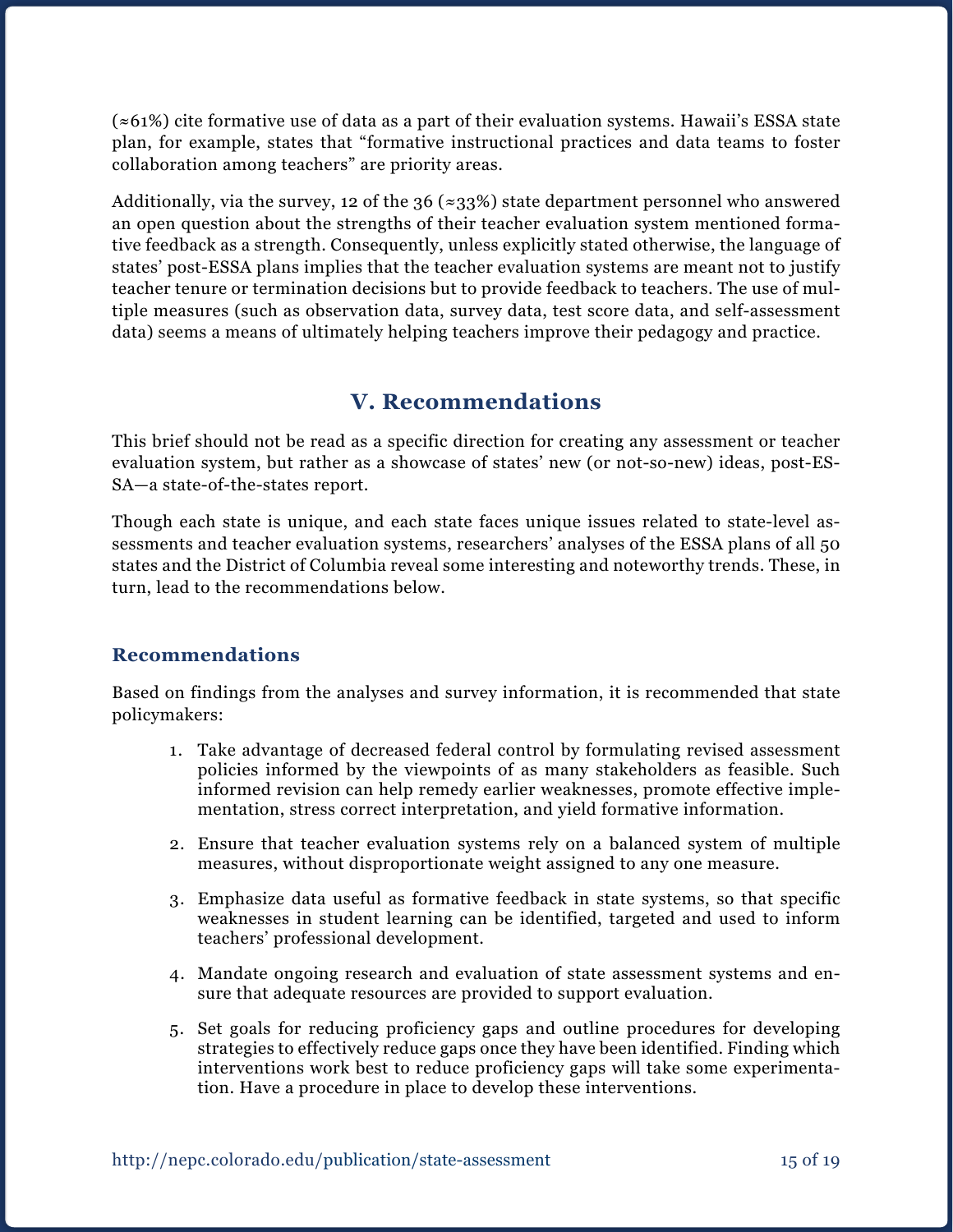### **Notes and Sources**

- 1 No Child Left Behind Act of 2001, P.L. 107-110, 20 U.S.C. § 6319 (2002).
- 2 Race to the Top (RttT) Act of 2011, S. 844--112th Congress. (2011). Retrieved May 16, 2018, from [http://www.](http://www.govtrack.us/congress/bills/112/s844) [govtrack.us/congress/bills/112/s844](http://www.govtrack.us/congress/bills/112/s844)
- 3 Hill, D.M., & Barth, M. (2004). NCLB and teacher retention: who will turn out the lights? *Education and the Law, 16(*2-3), 173-181.
- 4 Amrein-Beardsley, A., & Close, K. (under review). Teacher-level value-added models (VAMs) on trial: Empirical and pragmatic issues of concern across five court cases. *American Educational Research Journal*.
- 5 See for example: Koedel, C., Mihaly, K., & Rockoff, J.E. (2015). Value-added modeling: A review. *Economics of Education Review, 47*, 180–195. <https://doi.org/10.1016/j.econedurev.2015.01.006>
- 6 American Educational Research Association (AERA) Council (2015). AERA statement on use of value-added models (VAM) for the evaluation of educators and educator preparation programs. *Educational Researcher, X*(Y),1-5. doi:10.3102/0013189X15618385 Retrieved May 16, 2018, from [http://edr.sagepub.com/content/](http://edr.sagepub.com/content/early/2015/11/10/0013189X15618385.full.pdf+html) [early/2015/11/10/0013189X15618385.full.pdf+html](http://edr.sagepub.com/content/early/2015/11/10/0013189X15618385.full.pdf+html)
- 7 American Statistical Association (ASA) (2014)[.](http://vamboozled.com/wp-content/uploads/2014/03/ASA_VAM_Statement.pdf) *ASA statement on using value-added models for educational assessment*. Alexandria, VA. Retrieved May 16, 2018, from [http://www.amstat.org/asa/files/pdfs/POL-](http://www.amstat.org/asa/files/pdfs/POL-ASAVAM-Statement.pdf)[ASAVAM-Statement.pdf](http://www.amstat.org/asa/files/pdfs/POL-ASAVAM-Statement.pdf)
- 8 Haertel, E.H. (2013). *Reliability and validity of inferences about teachers based on student test scores* (14th William H. Angoff Memorial Lecture). Princeton, NJ: Educational Testing Service (ETS);

Hill, H.C., Kapitula, L. & Umlan, K. (2011, June). A validity argument approach to evaluating teacher value-added scores. *American Educational Research Journal*, *48*(3), 794-831. [https://doi.](https://doi.org/10.3102/0002831210387916) [org/10.3102/0002831210387916;](https://doi.org/10.3102/0002831210387916)

Kane, M.T. (2017). *Measurement error and bias in value-added models*. Princeton, NJ: Educational Testing Service (ETS) Research Report Series. doi:10.1002/ets2.12153 Retrieved May 16, 2018, from [http://](http://onlinelibrary.wiley.com/doi/10.1002/ets2.12153/full) [onlinelibrary.wiley.com/doi/10.1002/ets2.12153/full](http://onlinelibrary.wiley.com/doi/10.1002/ets2.12153/full)

- 9 Wong, K.K. (2015). Federal ESEA waivers as reform leverage: Politics and variation in state implementation. *Publius: The Journal of Federalism*, *45*(3), 405-426.
- 10 Every Student Succeeds Act of 2015, Pub. L. No. 114-95 § 114 Stat. 1177 (2015-2016).
- 11 US Department of Education. (2012). *Elementary and Secondary Education Act (ESEA) flexibility.* Washington, DC: Retrieved May 16, 2018, from <https://www.ed.gov/esea/flexibility>
- 12 Braun, V, & Clarke, V. (2006). Using thematic analysis in psychology. *Qualitative Research in Psychology, 3*(2), 93. https://doi.org[/10.1191/1478088706qp063oa](https://doi.org/10.1191/1478088706qp063oa)
- 13 See [https://bellwethereducation.org/sites/default/files/Bellwether\\_ESSAReview\\_ExecSumm\\_1217\\_Final.pdf](https://bellwethereducation.org/sites/default/files/Bellwether_ESSAReview_ExecSumm_1217_Final.pdf) and <https://edtrust.org/resource/trends-state-essa-plans/>
- 14 No Child Left Behind Act of 2001, P.L. 107-110, 20 U.S.C. § 6319 (2002).
- 15 Koretz, D. (2017). *The testing charade: Pretending to make schools better.* Chicago, IL: The University of Chicago Press;

Nichols, S. L. & Berliner, D. C. (2007). *Collateral damage: How high-stakes testing corrupts America's schools*. Cambridge, MA: Harvard Education Press;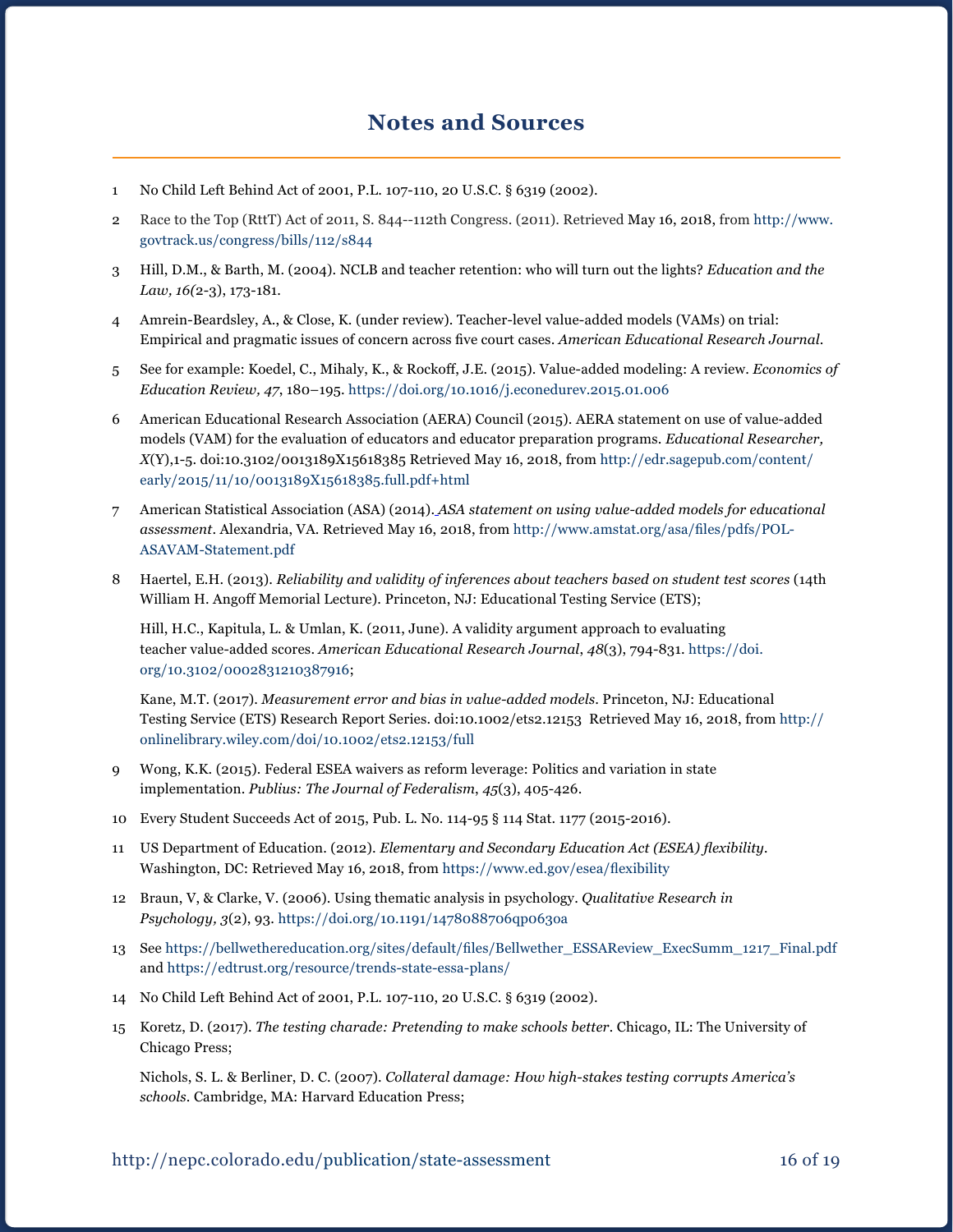Grodsky, E.S., Warren, J.R., & Kalogrides, D. (2009). State high school exit examinations and NAEP long-term trends in reading and mathematics, 1971-2004. *Educational Policy, 23*, 589-614. [https://doi.](https://doi.org/10.1177/0895904808320678) [org/10.1177/0895904808320678](https://doi.org/10.1177/0895904808320678)

16 Hanushek, E.A., & Raymond, M.E. (2005). Does school accountability lead to improved student performance? *Journal of Policy Analysis and Management, 24*(2), 297–327. <https://doi.org/10.1002/pam.20091>;

Stotsky, S., Bradley, R., & Warren, E. (2005). School-related influences on grade 8 mathematics performance in Massachusetts. *Third Education Group Review, 1*(1),1-32;

Winters, M.A., Trivitt, J.R., & Greene, J.P. (2010). The impact of high-stakes testing on student proficiency in low-stakes subjects: Evidence from Florida's elementary science exam. *Economics of Education Review, 29*, 138-146.

- 17 Barnett, J.H., & Amrein-Beardsley, A. (2011). Actions over credentials: Moving from highly qualified to measurably effective [Commentary]. *Teachers College Record.* Retrieved May 16, 2018, from [http://www.](http://www.tcrecord.org/Content.asp?ContentID=16517) [tcrecord.org/Content.asp?ContentID=16517](http://www.tcrecord.org/Content.asp?ContentID=16517)
- 18 The main differences between growth models and value-added models (VAMs) are how precisely estimates are made and whether control variables are included. Different than the typical VAM, for example, the student growth percentiles (SGP) model is more simply intended to measure the growth of similarly matched students to make relativistic comparisons about student growth over time, without any additional statistical controls (e.g., for student background variables). Students are, rather, directly and deliberately measured against or in reference to the growth levels of their peers, which de facto controls for these other variables. Thereafter, determinations are made in terms of whether students increase, maintain, or decrease in growth percentile rankings as compared to their academically similar peers. Accordingly, researchers refer to both models as generalized VAMs throughout the rest of this manuscript unless distinctions between growth models and VAMs are needed or required.
- 19 Collins, C., & Amrein-Beardsley, A. (2014). Putting growth and value-added models on the map: A national overview. *Teachers College Record*, *116*(1), 1-32;

Betebenner, D.W. (2011, April). *Student Growth Percentiles.* National Council on Measurement in Education (NCME) Training Session presented at the Annual Conference of the American Educational Research Association (AERA), New Orleans, LA.

- 20 Betebenner, D.W. (2011, April). *Student Growth Percentiles.* National Council on Measurement in Education (NCME) Training Session presented at the Annual Conference of the American Educational Research Association (AERA), New Orleans, LA.
- 21 Collins, C., & Amrein-Beardsley, A. (2014). Putting growth and value-added models on the map: A national overview. *Teachers College Record*, *116*(1), 1-32.
- 22 US Department of Education. (2012). *Elementary and Secondary Education Act (ESEA) flexibility.* Washington, DC: Retrieved May 16, 2018, from <https://www.ed.gov/esea/flexibility>
- 23 Harris, D.N. (2011). *Value-added measures in education: What every educator needs to know*. Cambridge, MA: Harvard Education Press;

Ho, A.D., Lewis, D.M., & MacGregor Farris, J.L. (2009, December). The dependence of growth-model results on proficiency cut scores. *Educational Measurement: Issues and Practice, 28*(4), 15-26.

24 Education Week (2015, see full citation below) illustrated that there were 14 (although there were actually 15) lawsuits filed, in progress, or completed across the nation at the time this article was published. These 15 cases are/were located across seven states: Florida  $(n=2)$ , Louisiana  $(n=1)$ , Nevada  $(n=1)$ , New Mexico  $(n=4)$ , New York (n=3), Tennessee (n=3), and Texas (n=1), with plaintiffs of all of these cases listing the high-stakes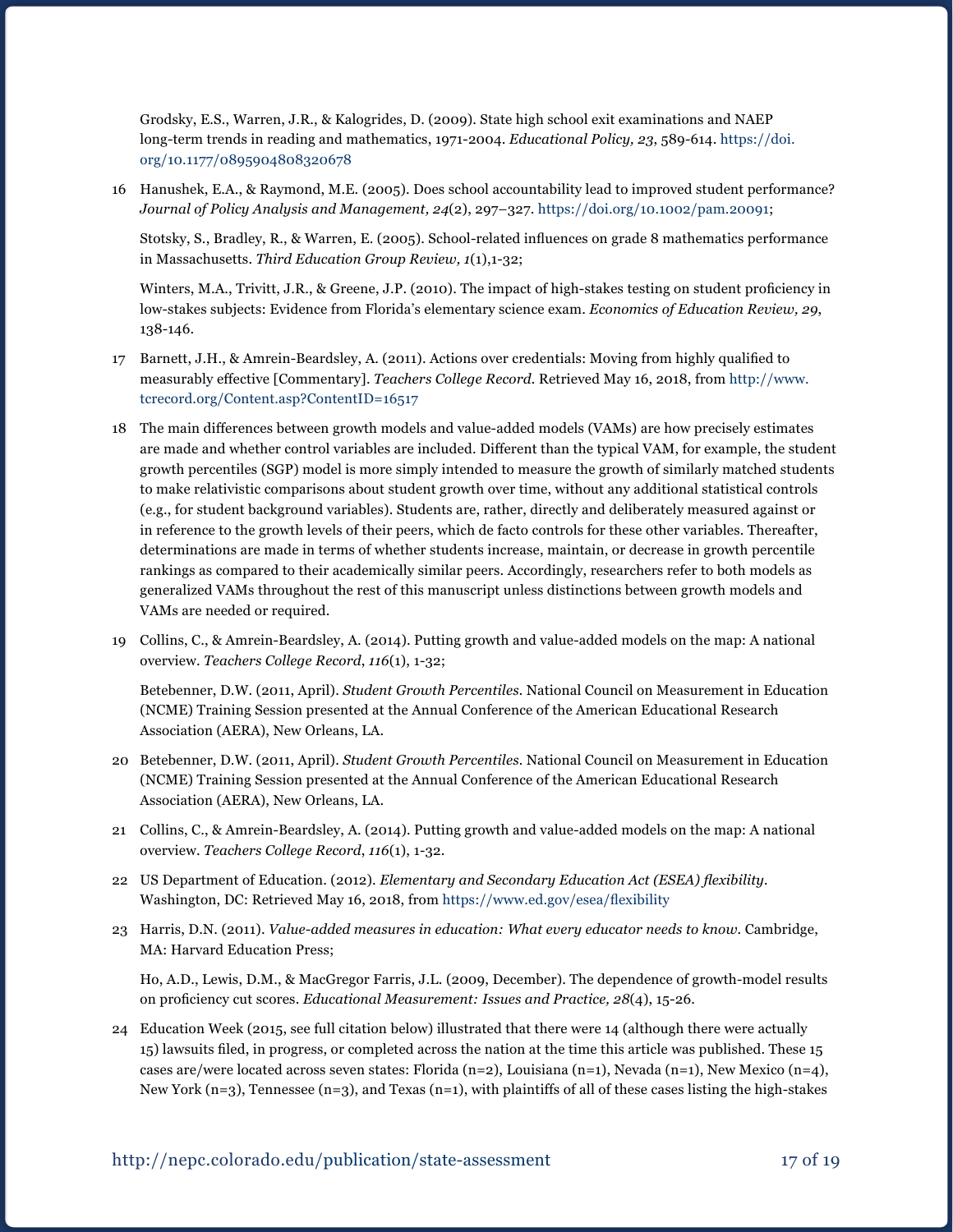consequences attached to teachers' value-added indicators of principal concern (e.g., merit-pay in Florida, Louisiana, and Tennessee; tenure in Louisiana; termination in Houston, Texas, and Nevada; and other "unfair penalties" in New York). See Education Week (2015). *Teacher evaluation heads to the courts.* Retrieved May 16, 2018, from <http://www.edweek.org/ew/section/multimedia/teacher-evaluation-heads-to-the-courts.html>

- 25 Moore Johnson, S. (2015). Will VAMS reinforce the walls of the egg-crate school? *Educational Researcher, 44*(2), 117-126.<https://doi.org/10.3102/0013189X15573351>
- 26 See also Amrein-Beardsley, A. (2014). *Rethinking value-added models in education: Critical perspectives on tests and assessment-based accountability.* New York, NY: Routledge;

Baker, B.D., Oluwole, J.O., & Green, P.C. (2013). The legal consequences of mandating high stakes decisions based on low quality information: Teacher evaluation in the Race-to-the-Top era. *Education Policy Analysis Archives, 21*(5), 1-71*.* Retrieved May 16, 2018, from [http://epaa.asu.edu/ojs/article/view/1298;](http://epaa.asu.edu/ojs/article/view/1298)

Baker, E.L., Barton, P.E., Darling-Hammond, L., Haertel, E., Ladd, H.F., Linn, R.L., Ravitch, D., Rothstein, R., Shavelson, R.J., & Shepard, L.A. (2010, August 27). *Problems with the use of student test scores to evaluate teachers*. Economic Policy Institute (EPI). Retrieved May 16, 2018, from www.epi.org/publications/entry/ bp278;

Collins, C. (2014). Houston, we have a problem: Teachers find no value in the SAS Education Value-Added Assessment System (EVAAS®). *Education Policy Analysis Archives.* Retrieved May 16, 2018, from [http://](http://epaa.asu.edu/ojs/article/view/1594) [epaa.asu.edu/ojs/article/view/1594](http://epaa.asu.edu/ojs/article/view/1594);

Darling-Hammond, L. (2015). Can value-added add value to teacher evaluation? *Educational Researcher, 44*(2), 132-137.<https://doi.org/10.3102/0013189X15575346>;

Hill, H.C., Kapitula, L, & Umland, K. (2011, June). A validity argument approach to evaluating teacher value-added scores. *American Educational Research Journal, 48*(3), 794-831. https://doi. org/[10.3102/0002831210387916;](https://doi.org/10.3102/0002831210387916)

Kappler Hewitt, K. (2015). Educator evaluation policy that incorporates EVAAS value-added measures: Undermined intentions and exacerbated inequities. *Education Policy Analysis Archives, 23*(76), 1-49. Retrieved May 16, 2018, from [http://epaa.asu.edu/ojs/article/view/1968;](http://epaa.asu.edu/ojs/article/view/1968)

Koretz, D. (2017). *The testing charade: Pretending to make schools better.* Chicago, IL: University of Chicago Press.

27 Bailey, J., Bocala, C., Shakman, K., & Zweig, J. (2016). *Teacher demographics and evaluation: A descriptive study in a large urban district.* Washington DC: U.S. Department of Education. Retrieved May 16, 2018, from [http://ies.ed.gov/ncee/edlabs/regions/northeast/pdf/REL\\_2017189.pdf](http://ies.ed.gov/ncee/edlabs/regions/northeast/pdf/REL_2017189.pdf);

Steinberg, M.P., & Garrett, R. (2016). Classroom composition and measured teacher performance: What do teacher observation scores really measure? *Educational Evaluation and Policy Analysis, 38*(2), 293-317. <https://doi.org/10.3102/0162373715616249> Retrieved May 16, 2018, from [http://static.politico.com/58/5f/](http://static.politico.com/58/5f/f14b2b144846a9b3365b8f2b0897/study-of-classroom-observations-of-teachers.pdf) [f14b2b144846a9b3365b8f2b0897/study-of-classroom-observations-of-teachers.pdf;](http://static.politico.com/58/5f/f14b2b144846a9b3365b8f2b0897/study-of-classroom-observations-of-teachers.pdf)

Whitehurst, G.J., Chingos, M.M., & Lindquist, K.M. (2014). *Evaluating teachers with classroom observations: Lessons learned in four districts.* Washington, DC: Brookings Institution. Retrieved May 16, 2018, from [https://www.brookings.edu/wp-content/uploads/2016/06/Evaluating-Teachers-with-Classroom-](https://www.brookings.edu/wp-content/uploads/2016/06/Evaluating-Teachers-with-Classroom-Observations.pdf)[Observations.pdf](https://www.brookings.edu/wp-content/uploads/2016/06/Evaluating-Teachers-with-Classroom-Observations.pdf)

28 Uttl, B., White, C.A., & Gonzalez, D.W. (2017). Meta-analysis of faculty's teaching effectiveness: Student evaluation of teaching ratings and student learning are not related. *Studies in Educational Evaluation*, *54*, 22- 42.